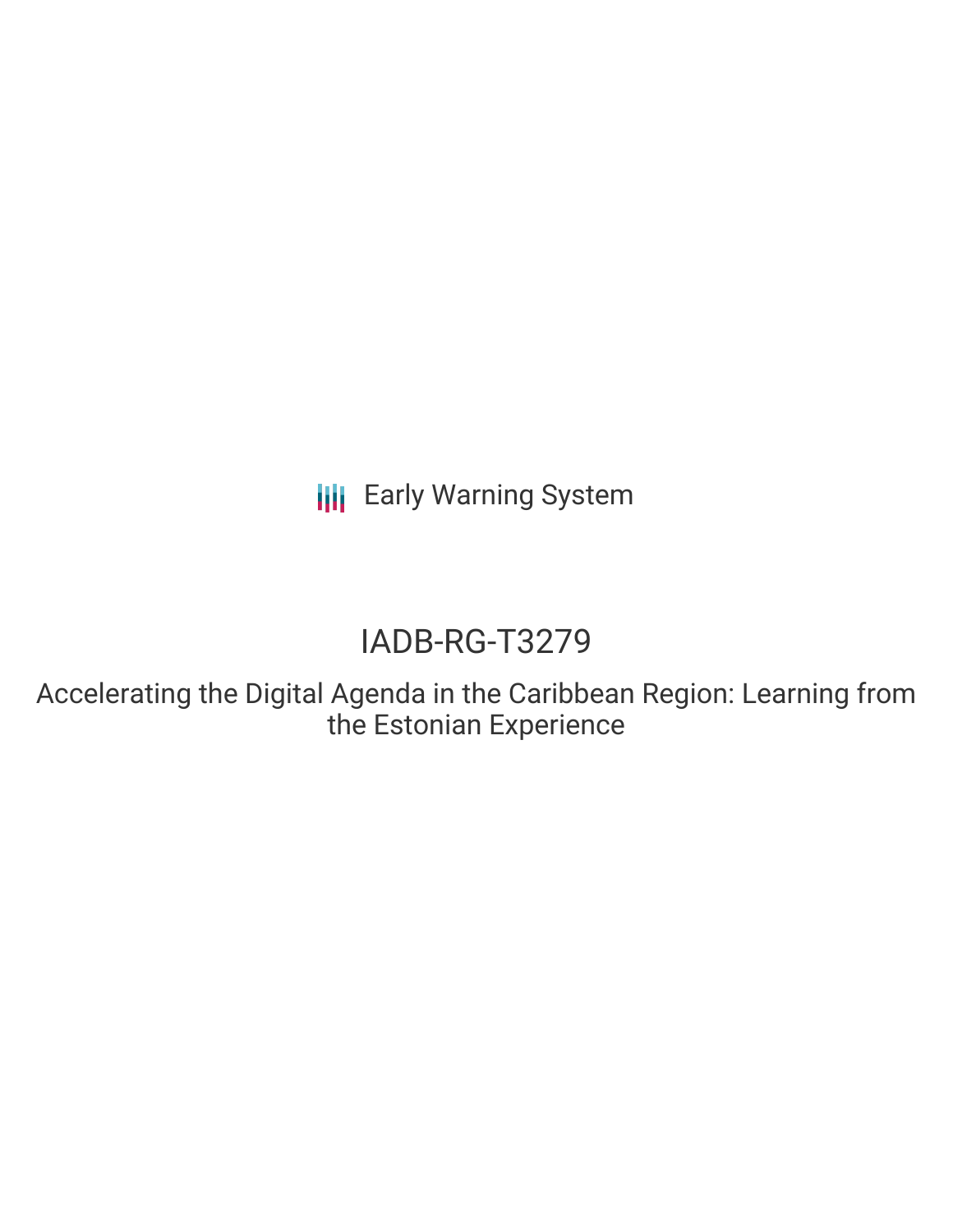

#### **Quick Facts**

| <b>Financial Institutions</b>  | Inter-American Development Bank (IADB)    |
|--------------------------------|-------------------------------------------|
| <b>Status</b>                  | Approved                                  |
| <b>Bank Risk Rating</b>        | С                                         |
| <b>Voting Date</b>             | 2018-08-22                                |
| <b>Borrower</b>                | Regional                                  |
| <b>Sectors</b>                 | Law and Government, Technical Cooperation |
| <b>Investment Type(s)</b>      | Grant                                     |
| <b>Investment Amount (USD)</b> | $$0.14$ million                           |
| <b>Project Cost (USD)</b>      | $$0.14$ million                           |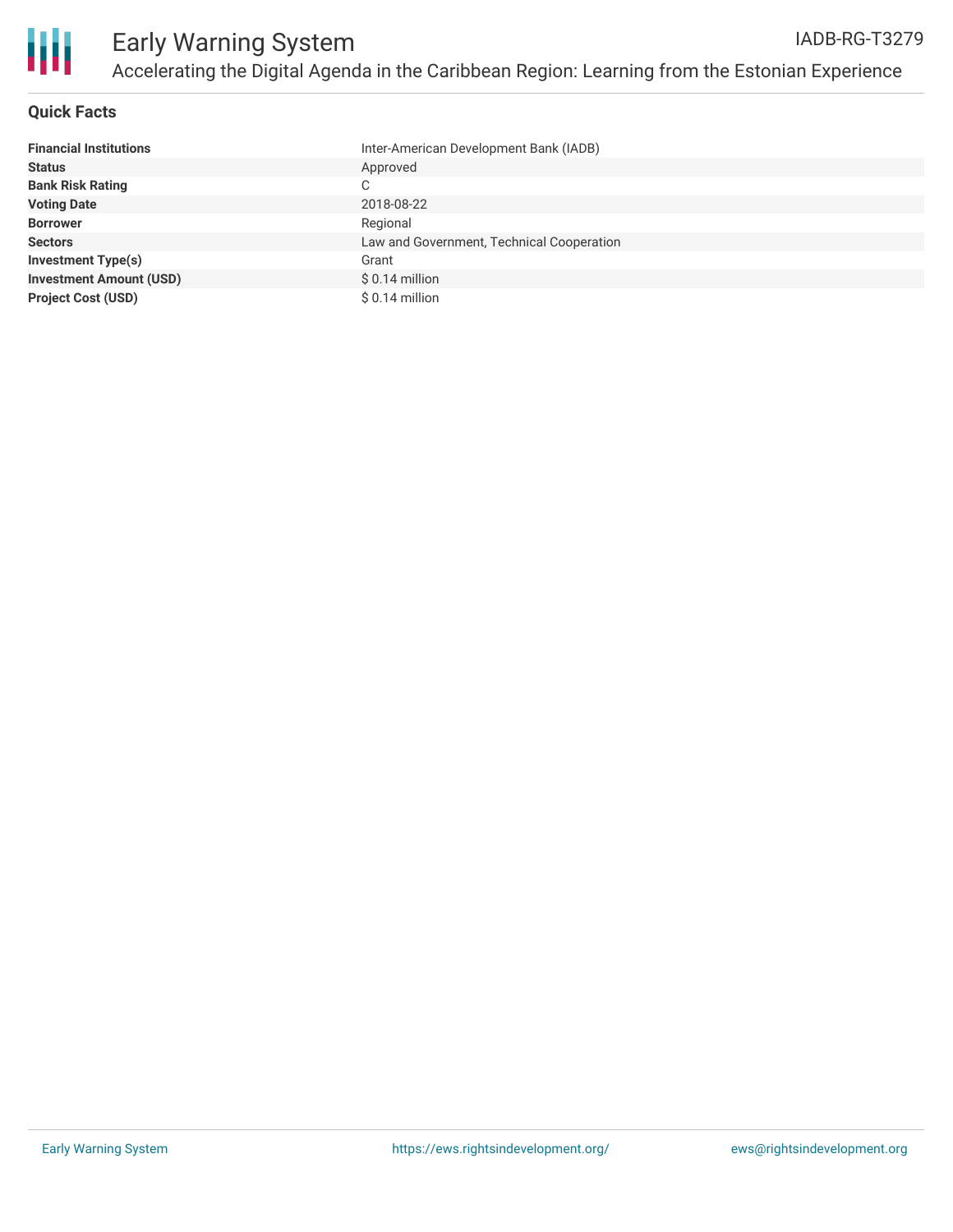

## **Project Description**

The main goal of this TC is to share the experience of Estonia on e-government and digital economy with six (6) Caribbean member countries and to train them to lead with the Caribbean digital transformation. The one-week training program should contribute to strengthening the institutional capacity of Caribbean governments and to identify best practices and knowledge to improve the quality of government services and, therefore, increase citizen satisfaction.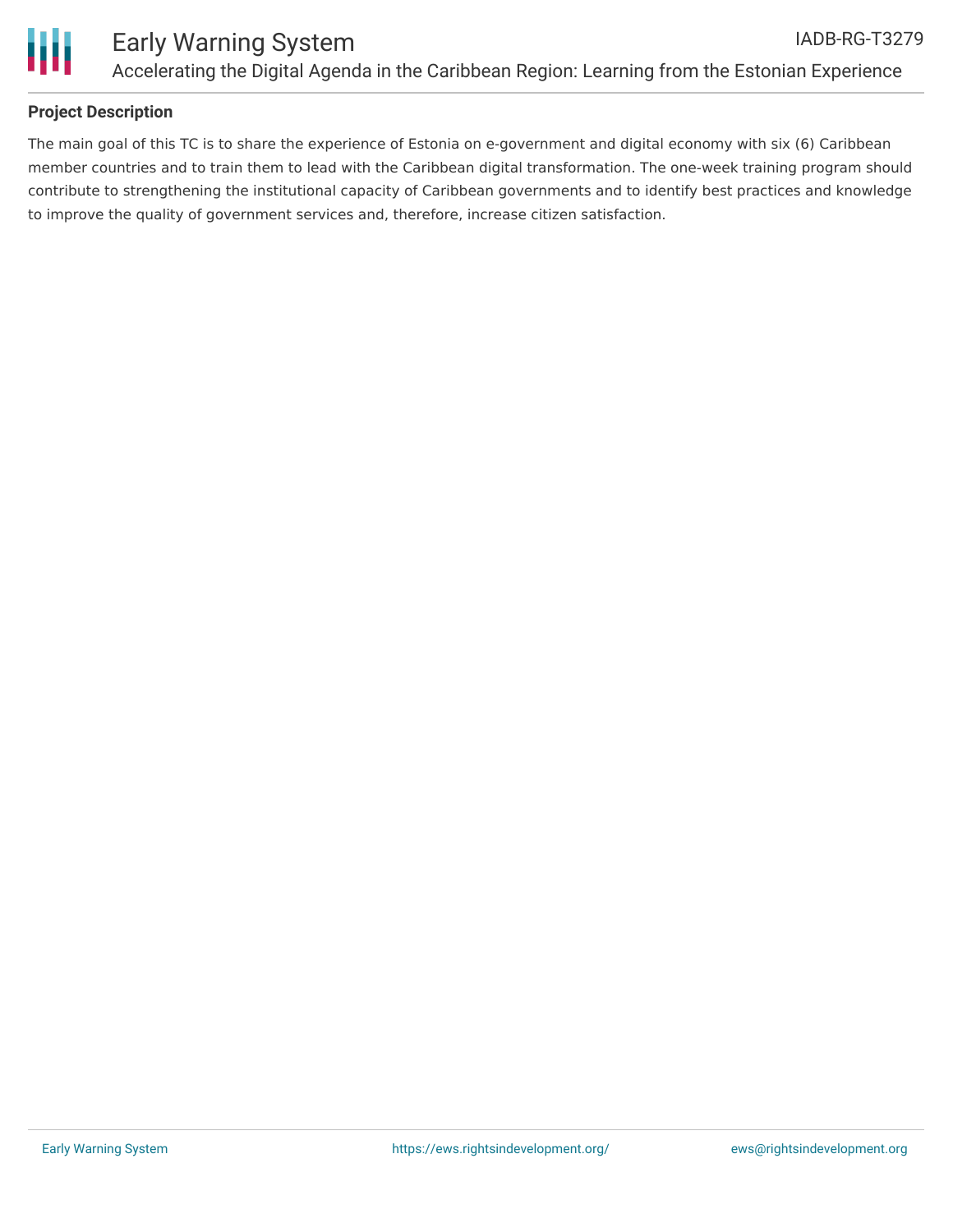

#### Early Warning System Accelerating the Digital Agenda in the Caribbean Region: Learning from the Estonian Experience IADB-RG-T3279

#### **Investment Description**

• Inter-American Development Bank (IADB)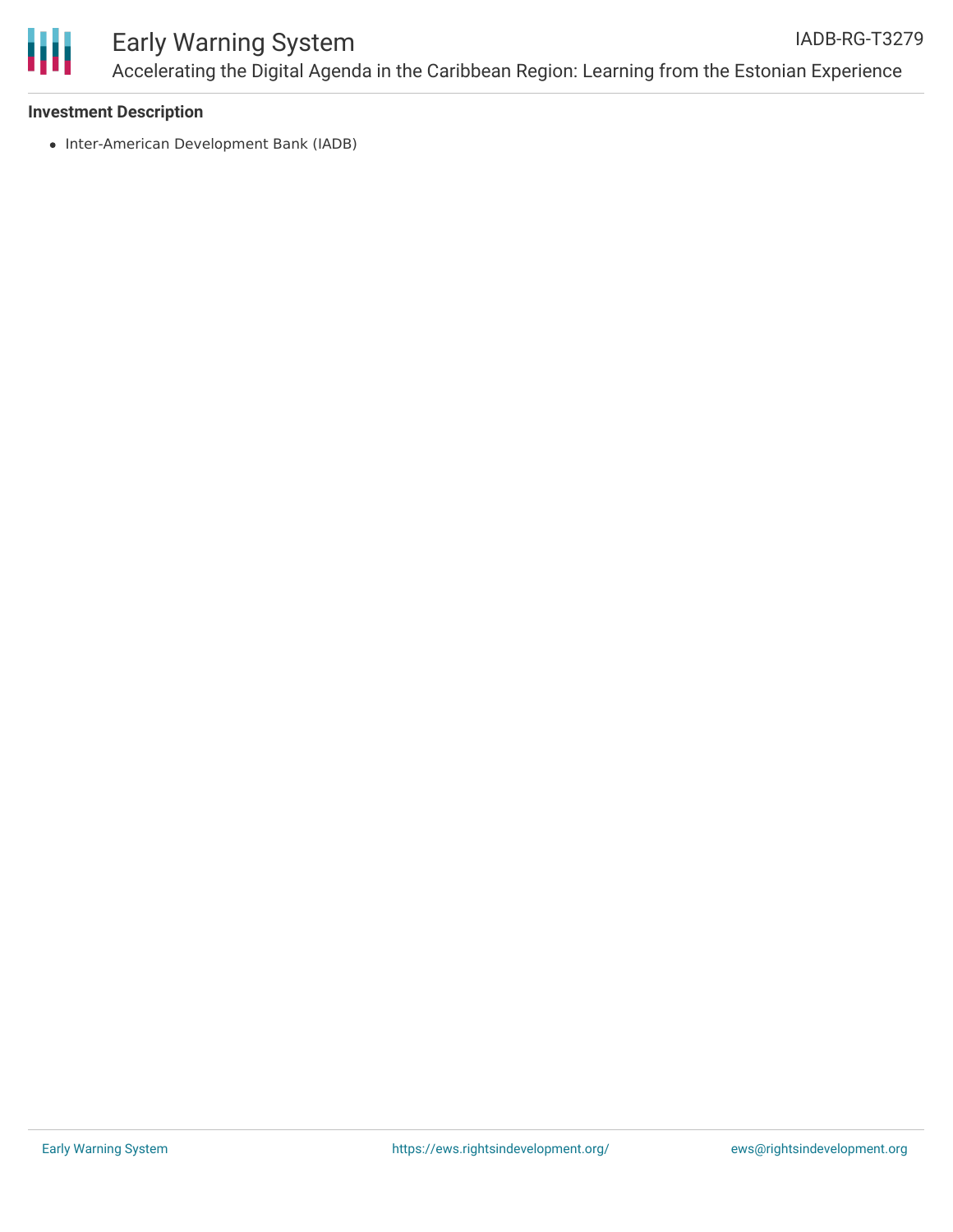

## **Contact Information**

#### ACCOUNTABILITY MECHANISM OF IADB

The Independent Consultation and Investigation Mechanism (MICI) is the independent complaint mechanism and fact-finding body for people who have been or are likely to be adversely affected by an Inter-American Development Bank (IDB) or Inter-American Investment Corporation (IIC)-funded project. If you submit a complaint to MICI, they may assist you in addressing the problems you raised through a dispute-resolution process with those implementing the project and/or through an investigation to assess whether the IDB or IIC is following its own policies for preventing or mitigating harm to people or the environment. You can submit a complaint by sending an email to MICI@iadb.org. You can learn more about the MICI and how to file a complaint at http://www.iadb.org/en/mici/mici,1752.html (in English) or http://www.iadb.org/es/mici/mici,1752.html (Spanish).